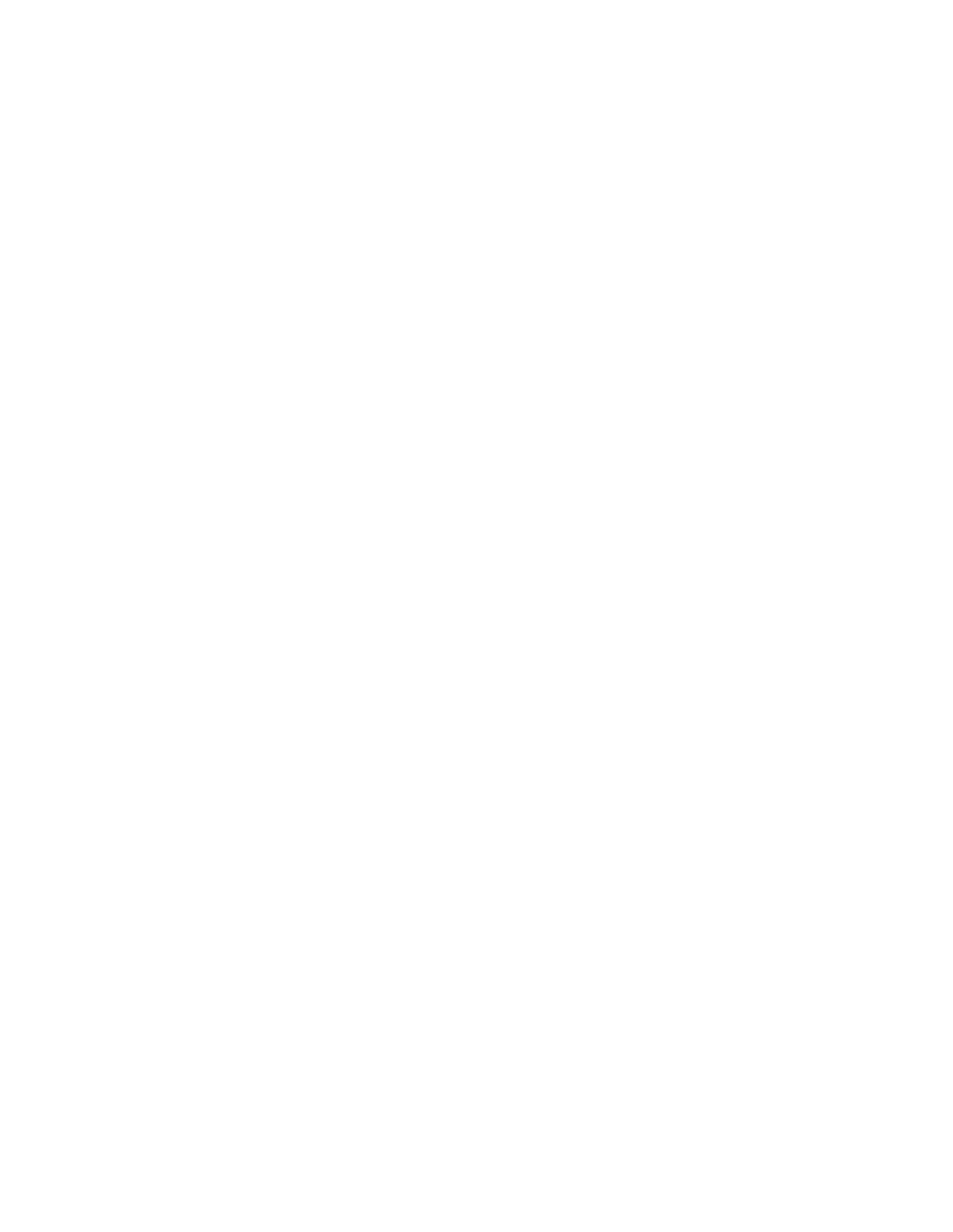## **YORBA LINDA HIGH SCHOOL CHEER/SONG PHILOSOPHY AND CODE**

The primary purpose of the Yorba Linda Cheer and Song organization is to generate spirit, pride, and leadership skills through support, performance, and personal conduct. The term "cheerleader" refers to all cheerleaders and songleaders. The role of a YLHS cheerleader includes but is not limited to both sideline cheering and competitive performances. Training for sideline occurs primarily from tryouts to the beginning of the school year. Training for competitive performances occurs primarily from mid-August through the end of Feb. and/or beginning of March. However, there are overlapping skills that are used in both sideline and competitive situations. Members of the YLHS cheer and song program (even competitive alternates) are expected to participate in practices for both or risk being removed from the program.

The conduct of the cheerleaders is closely observed by many. It is important that their behavior be above reproach in order that they might bring credit and honor to themselves and their school.

## **RESPONSIBILITIES AND OBLIGATIONS OF YORBA LINDA CHEERLEADER**

1. All teachers, coaches, administrators, and parents are to be treated with respect at all times.

2. All cheerleaders will be directly responsible to their coach/advisor or any adult supervisor for all actions at practices and performances or whenever representing the cheerleading organization.

3. Cheerleaders are subject to all of the rules and regulations of Yorba Linda High School. However, the YLHS cheerleader is a representative of the school and must be trusted to display appropriate conduct at many events on this campus and at locations away from campus. The coach/advisor retains the authority to suspend or dismiss from the team those cheerleaders who fail to meet expected standards of conduct.

4. Cheerleaders may not participate in any other sports including All-Star/Club type cheerleading programs that compete during the high school competitive season. Students may not be concurrently enrolled in YLHS Cheer and Song and the YLHS Dance Company. Dance studio participation is only permitted if it doesn't interfere with cheer and song responsibilities.

## 5. ELIGIBILITY

a. **All cheerleaders must maintain a 2.0 GPA**. In order for a cheerleader to participate in the cheer program, he/she must maintain a grade point average of 2.0 on a 4.0 scale. If at the end of the grading period, he/she has not maintained the 2.0 GPA, he/she will be placed on academic probation for the following grading period, with participation determined by coaches. If, however, at the end of the following grading period he/she still has not achieved a GPA of 2.0, he/she will become ineligible and will not be allowed to participate in practices beyond the conditioning and warm-up period. Students who fall below 15 units of credit for a grading period are automatically ineligible. All applicants must be eligible at the time of tryouts.

## 6. TRANSPORTATION

- a. Cheerleaders are expected to travel to and from away events on school provided transportation. If this is not available, **cheerleaders must travel with a designated parent driver who has an up-to-date driver's registration form on file with the school.**
- b. Conduct on the bus while traveling is important, and all district rules and regulations shall be adhered to at all times.
- c. Bus transportation forms shall be completed and fee paid by the first bus usage (typically the first away varsity football game).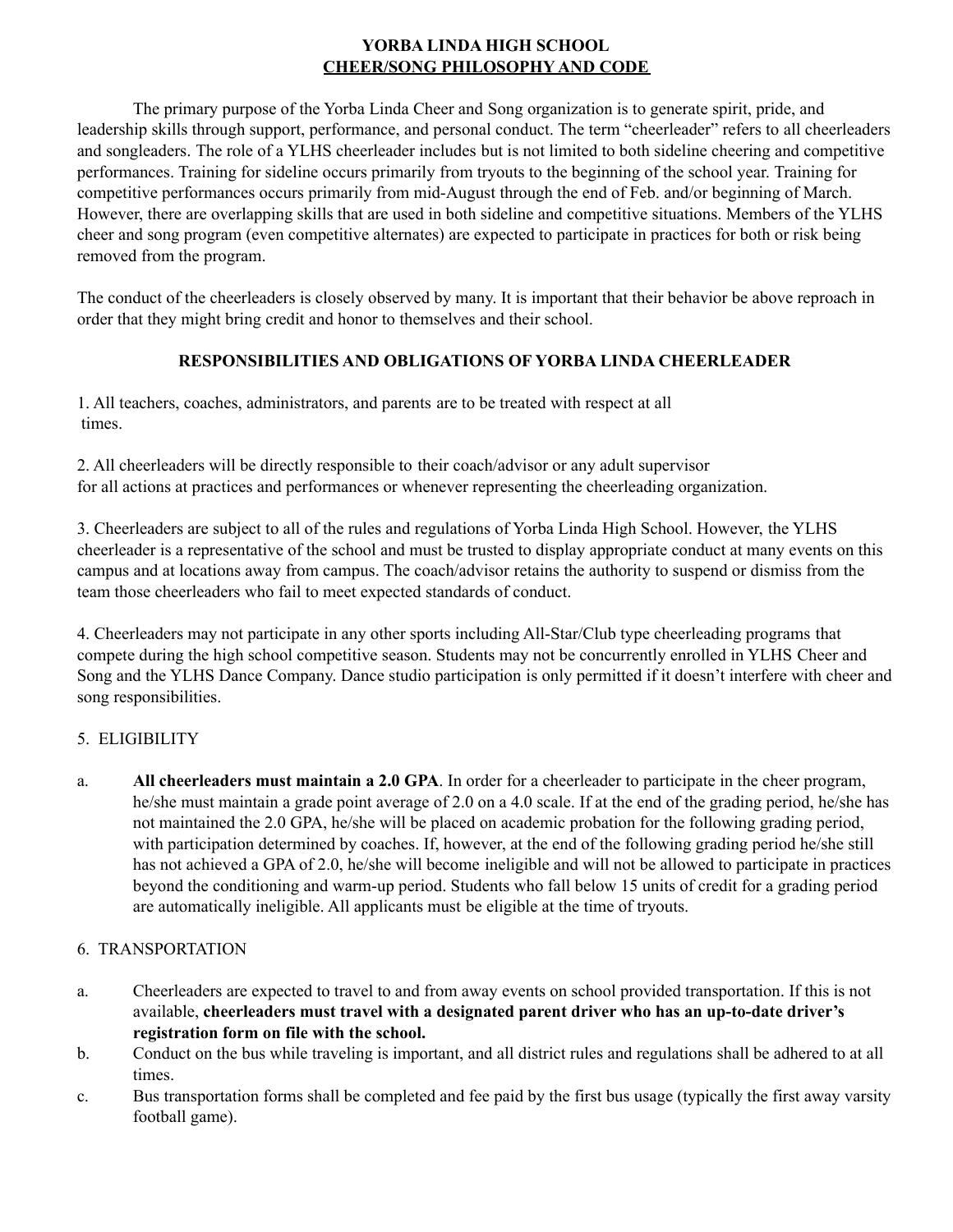## 7. APPEARANCE AND UNIFORM

- a. Uniforms/costumes shall be kept neat and clean at all times. If a uniform/costume is damaged, lost, or stolen, the uniform must be replaced by the user.
- b. Under no circumstances is a cheerleading uniform to be worn at non-designated activity or by a non-cheerleader without special permission from the coach/advisor.
- c. All uniform requirements must be met (hair, appropriate shoes, correct uniform, etc.)
- d. Cheerleaders will refrain from engaging in physical contact with boyfriends/girlfriends while in uniform/at cheer events.
- e. Cheerleaders are to wear tennis shoes or jazz shoes (song only) while in uniform, no flip flops, sandals, Uggs or slippers. This includes while wearing warm ups and comp/game uniforms.
- f. For safety reasons, at practice and performances, no cheerleader shall wear jewelry or chew gum.
- g. Cheerleaders will not get body or ear piercings that can not be removed for practices and performances.
- h. The length of fingernails shall not exceed fingertips for cheer (must be kept at a moderate length, one cm over fingertip, for song). For safety reasons, cheerleaders may not wear acrylic or false nails; songleaders can only if the length is kept moderate.
- i. Colored fingernail polish will not be worn at performances.
- j. For performances, hair will be styled in a uniform as required by all squad members and maintained in a "natural" hair color. Cheerleaders will not have tattoos or body art that is visible while in uniform.
- k. Cheerleaders shall pay strict attention to their crowd responsibility during performances. No food, drinks, or gum while performing.
- l. Cheerleaders shall stand at parade rest or sit in the stands as a group and act in a professional manner. Cheerleaders will stand at attention during the playing of the National Anthem.

## 8. SUMMER CAMP

a. All cheerleaders and songleaders are required to attend camp; it's mandatory. Dates listed in this packet.

## 9. SUSPENSIONS/EXTRA DUTIES

The following infractions of cheer rules will result in suspension/extra duties:

- a. Inappropriate conduct while in uniform or representing Yorba Linda Cheerleading.
- b. Failure to wear YLHS uniform as assigned including game-day uniforms.
- c. Failure to follow all rules established by:
	- Yorba Linda High School Cheer Code
	- Yorba Linda High School
	- CIF
- d. Unauthorized transportation to or from away events.
- e. Inappropriate posting on social media
- \* Suspensions apply to performances only, not practice. Length of suspension will be determined by cheer coach/advisor. Suspended cheerleaders are expected to attend and observe all performances.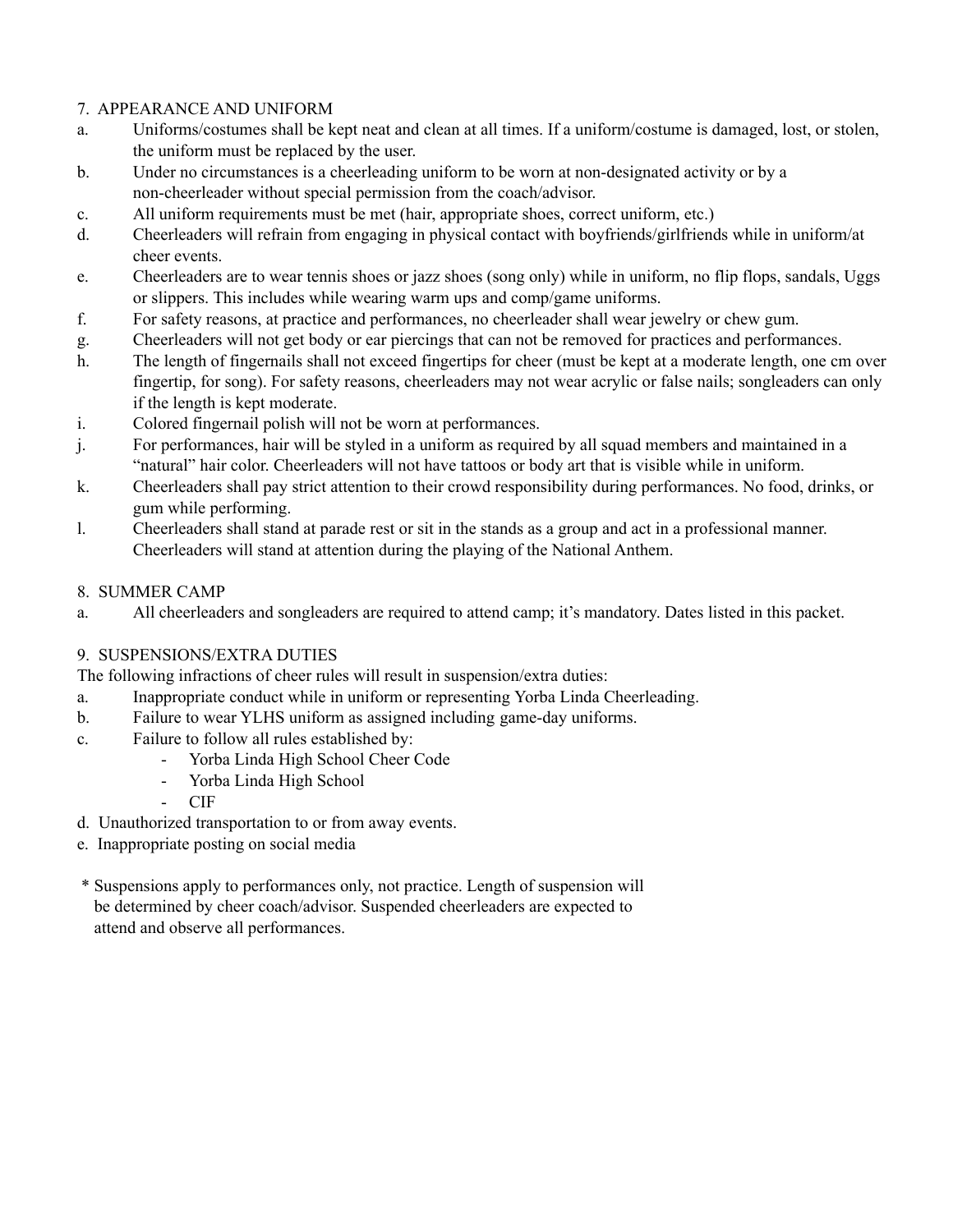## DISMISSALS

The following rule infractions will result in dismissal from the cheer program:

- a. Failure to attend cheer camp(s).
- b. Use of tobacco, alcoholic beverages, or illegal drugs at any time.
- c. Consistent inability to meet time commitments of cheerleading (excessive tardies/absences).
- d. Any behavior excessively in congruent with the YLHS Cheer Philosophy and Code as perceived by the cheer coach/advisor.
- e. Becoming involved in other sport or co-curricular activity which interferes with the cheerleader's responsibilities or overlaps with the high school competitive season.

## **COMPETITIONS**

- a. The cheer coach(es) will determine the size, members, and divisions of all competing teams.
- b. The cheer coach(es) may adjust the competition of the squad to allow for maximum competitive success.
- c. The coach(es) may designate certain members of the squad as alternates to the competitive team. These individuals will be called on to compete in case of injury, ineligibility, or any other changes in the status of the competing member of the team. Alternates may be added, or competing members may be designated as alternates in order to increase or decrease the size of the competitive team based on the restrictions of various competitions.
- d. There are no guarantees that any cheerleader will get to compete. However, cheerleaders who are diligent about meeting their cheerleading responsibilities, come to practice regularly, and show adequate skill development will be given every consideration.
- e. Competitions are a privilege not a right. All cheerleaders interested in competing are expected to abide by and comply with the Yorba Linda High School Cheer Philosophy and Code.

## SQUAD COMPOSITION

- a. Seniors *must* participate on the Varsity Squads.
- b. Juniors, Sophomores, and Freshman may participate on either the Varsity or Junior Varsity Squads and will be placed according to skills, attitude, and squad need.
- c. Under extenuating circumstances and at the coach's discretion, a student may try out at a later date. If added to the cheer program, this student becomes subject to all rules outlined in the Cheer Philosophy and Code from that day forward.

## OTHER RULES/REQUIREMENTS

- a. Cheerleaders are expected to condition regularly, including running and other aerobic conditioning. If an athlete is too sick or injured to run/condition for more than a week, he/she must get a doctor's note. He/She also risks being pulled from competition or any other routines being worked on at that time due to his/her limited ability to participate.
- b. Cheerleaders will register in the cheer/song class and will meet all obligations asked of them during this time by the coaches or advisor including making posters and run-throughs.
- c. Cheerleaders should understand that they will be expected to carry out their duties until the end of the year for which they serve. They will make every effort to support all sports, women's and men's, whenever asked during the regular season and CIF play.

#### **TARDIES AND ABSENCES**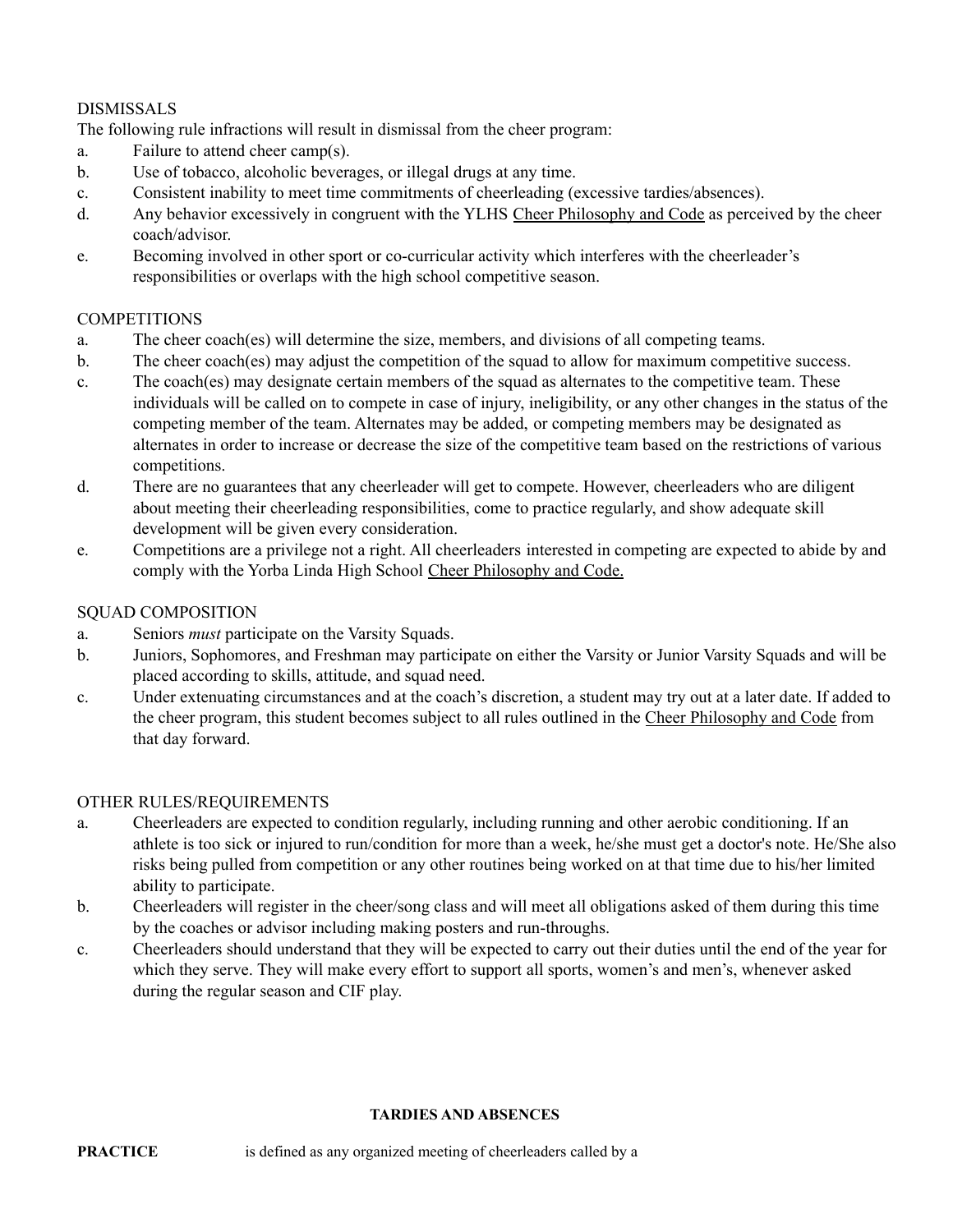cheer coach/advisor.

- **PERFORMANCE** is defined as any occasion when a cheerleader is in uniform and asked to perform his/her duties and responsibilities. This includes sideline events, competitions (even those attended to support other YLHS cheer/song squads), or any event that the cheer coach/advisor has asked the cheerleader to attend.
	- The cheerleaders and songleaders will be given 1 grade point for attending every practice, tumbling class, technique class, CrossFit session scheduled by the coach/advisor per week. Only those events listed on the calendar for each squad will count for points.
	- Students will be given 2 grading points for every game, assembly, or other performance/support type situations they attend in a given week.
	- Only absences excused by a doctor's note will not negatively impact a student's grade. The note must be provided from a licensed MD.
	- Injured cheerleaders and songleaders are expected to attend all practices and performances.
	- Cheerleaders or songleaders who come late or leave early from a practice or performance will only receive half credit for that practice or performance.
	- Cheerleaders or songleaders who miss more than half of a practice or performance will receive a zero for that practice or performance.
	- Cheerleaders or songleaders who do not participate fully to the established expectations of a particular practice (ie. skip running or conditioning) will only receive half credit for that practice (exceptions made with a note from a licensed MD).
	- Students whose grade falls below a C will be dropped from the program.
	- Cheerleaders or songleaders who miss two or more practices will be in jeopardy of being pulled from the competition routine. Cheerleaders or songleaders who miss practice the week prior to and/or the week of a competition or performance risk being pulled from the competition team and/or performance.
	- Technique classes/ tumbling classes/CrossFit sessions can be made up if another similar class/session is taken (up to two per semester). **Practices and performances can not be replicated and therefore can** not be made up. This is a change in policy from the 2020-21 school year where flexibility had to be **implemented due to Covid related issues.** Technique classes and tumbling sessions that are used to practice comp routines or assembly performances are considered practices and can not be made up.

\* Squads will not have practice Thanksgiving Day (we practice or have games the rest of the week), We will practice Labor Day. We will not practice Memorial Day or Spring Break. Practices will be scheduled over all other holidays including and especially Martin Luther King Holiday in January and the Presidents' Holidays in February as these occur right in the middle of our competition season. Over Winter Break, the varsity squads should expect to practice **on all weekdays except Christmas Eve, Christmas, New Year's Eve, and New Year's Day.**

\* Absences that occur the week of and/or the week prior to a competition/performance are particularly problematic. Students who are absent the week of and/or the week prior to an assembly performance or competition risk being **removed from that performance/competition. Students who are removed from routines will only be reworked back into routines at the coaches' discretion.**

\*During summer practices (those that run from tryouts to the week school starts), since no grade is given, cheerleaders and songleaders will be held accountable for practices in the following way: cheerleaders will have to sit out of a football game for every four practices they miss. The same rules regarding missing partial practices or **failure to practice fully apply.**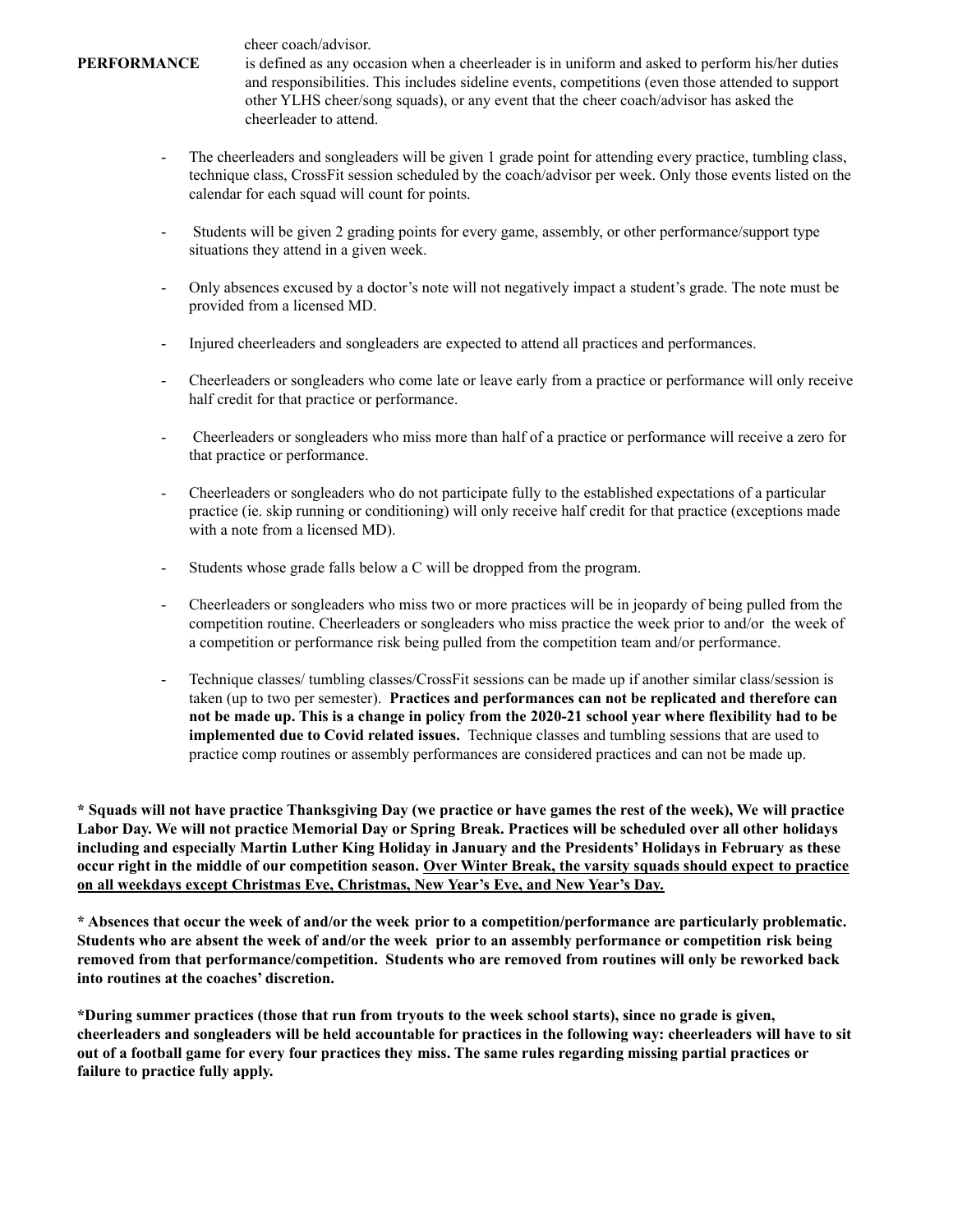## **Cheer and Song Cost Estimate 2021– 2022**

*Cheer and Song is funded entirely by the participants, with the exception of one head coach –Stacy Shube who is paid with a stipend by the district. The expenses listed below are a per person estimate of those necessary to run the program at the competitive level it has been run in the past. Therefore, cheerleaders are asked to make the following contributions to offset these costs. The extent to which the program can provide access to participation in competitions, outside coaching, involvement in extended field trips, and a variety of uniforms/clothes will be adjusted based on the amount of contributions received and funds raised.*

# **Per Person Expenses**

|                                      | Var. Cheer | Var. Song | <b>JV Cheer</b> | <b>JV</b> Song |
|--------------------------------------|------------|-----------|-----------------|----------------|
| *Uniforms / Clothes                  | \$1450     | \$1450    | \$1450          | \$1450         |
| Camp(s)                              | \$300      | \$300     | \$300           | \$300          |
| Summer Program fee                   | \$250      | \$250     | \$250           | \$250          |
| Dance class                          |            | \$750     |                 | \$750          |
| Gym Fees/CrossFit                    | \$1200     |           | \$600           |                |
| <b>Transportation Fee</b>            | \$100      | \$100     |                 |                |
| <b>Additional routines</b>           |            | \$700     |                 | \$700          |
| <b>Total</b>                         | \$3300     | \$3550    | \$2600          | \$3450         |
| **Fair Share Dept                    | \$1800     | \$1800    | \$1800          | \$1800         |
| Out of State trip                    | \$1500     | \$1500    |                 |                |
| (Without fundraising<br>or sponsors) |            |           |                 |                |
| <b>Total</b>                         | \$6600     | \$6850    | \$4450          | \$5250         |

- The above expenses are for girls new to the program; returning girl's uniform expenses will be lower. Buying used uniforms can also lower expenses.
- The Booster club holds some fundraising opportunities designed to lessen program expenses.
- Projected Required Fundraising
	- Booster Club will require an approximate \$90,000 budget next year (covering coaches' stipends, competition fees, banquet expenses, choreography fees, music edits, etc.)
	- **If we have 50 students in the program, that makes \$90,000/50= \$1800 per person**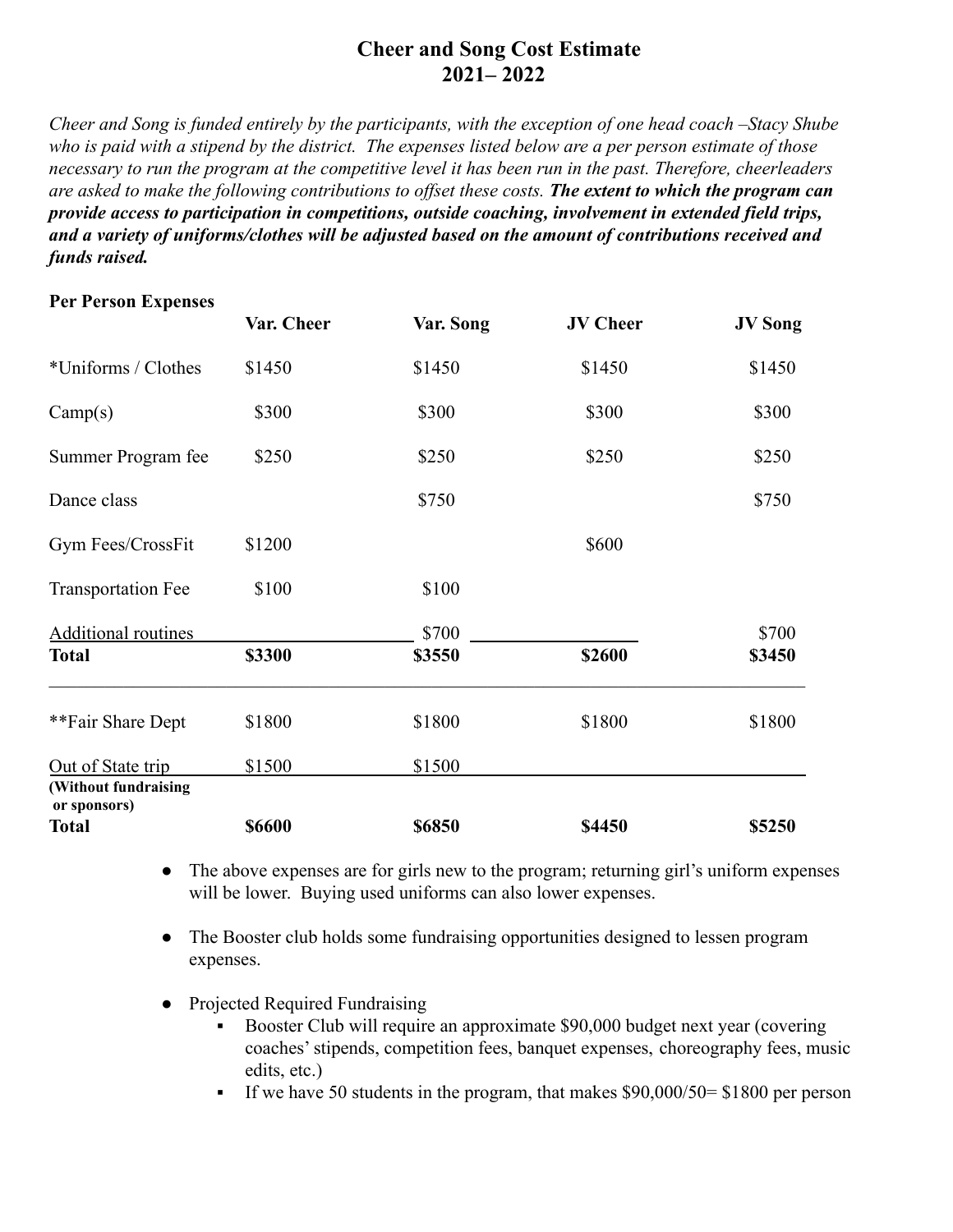## **TRYOUT PROCEDURES – CHEERLEADERS AND SONGLEADERS**

The coaches/advisors of the cheer and song program will choose who is selected for the squads. The following criteria will be used in the selection:

- 1. Evaluation of the application progress and skills as demonstrated throughout clinic week. Please note, for the cheer squads, especially varsity cheer, applicants are trying out for a position: flyer, sidebase, backspot. Applicants are trying out against other applicants who may fit that position, not against the whole pool of applicants.
- 2. Evaluation of squad needs in terms of particular skills or specialties needed on the team.
- 3. Evaluation of the applicant's attitude and behavior as demonstrated throughout clinic week.
- 4. Previous experiences with the applicant both in terms of attitude and behavior.
- 5. The applicant's discipline/behavior history as seen in his/her discipline file and citizenship grades.

#### **Dress for Tryouts:**

Wear clothes that will allow you to participate safely

- tennis shoes and jazz shoes (song only)
- athletic shorts/leggings fitted t-shirt/sports bra
- nails must be trimmed and unpolished
- no jewelry/watches
- hair in ponytail

#### **New squad list will be posted on Google Classroom for 2021-22 Tryouts <https://classroom.google.com/c/MzE4NDY0NTUwNTE0?cjc=pp6qka5>**

## **Hints for Success for Cheer/Song Parents**

| Parent whose child finds the<br>program to be a good fit                                                                                            |                          | Parent whose child finds the program<br>not suited his/her needs                                                                                                                                     |
|-----------------------------------------------------------------------------------------------------------------------------------------------------|--------------------------|------------------------------------------------------------------------------------------------------------------------------------------------------------------------------------------------------|
| Support their child and celebrates all the kids in<br>the program                                                                                   | $\overline{a}$           | Is constantly comparing their child to others and<br>criticises others to make their child look better                                                                                               |
| Backs the coaches and realizes there will<br>inevitable be bumps in the road                                                                        |                          | Constantly inserts themselves in the process and<br>tries to fix everything                                                                                                                          |
| Is cognisant that this is a life-lesson environment<br>that will help their child grow and build character                                          | $\overline{\phantom{a}}$ | Becomes distressed when their child experiences<br>setbacks or comes home unhappy                                                                                                                    |
| Realizes that this in a team sport/program and<br>allows their child to make sacrifices for the<br>betterment of the group                          |                          | Tries to have exceptions made for their child and<br>consistently thinks of their child's needs above the needs<br>of the group                                                                      |
| Understands that their child is on the team and<br>they are not. Allows their child to advocate for<br>him/herself and take personal responsibility |                          | Tries to do everything for their childto the point<br>where even they don't encourage their child to engage in<br>simple communication and/or bring up concerns directly<br>with the coaches/advisor |
| Involves themselves in appropriate parental areas:<br>boosters. fundraisers, planning fun activities like<br>parties and banquets.                  |                          | Tries to involve themselves in coaching matters<br>like who is competing or in what capacity, what<br>competitions the squad is attending, or who should make<br>what team.                          |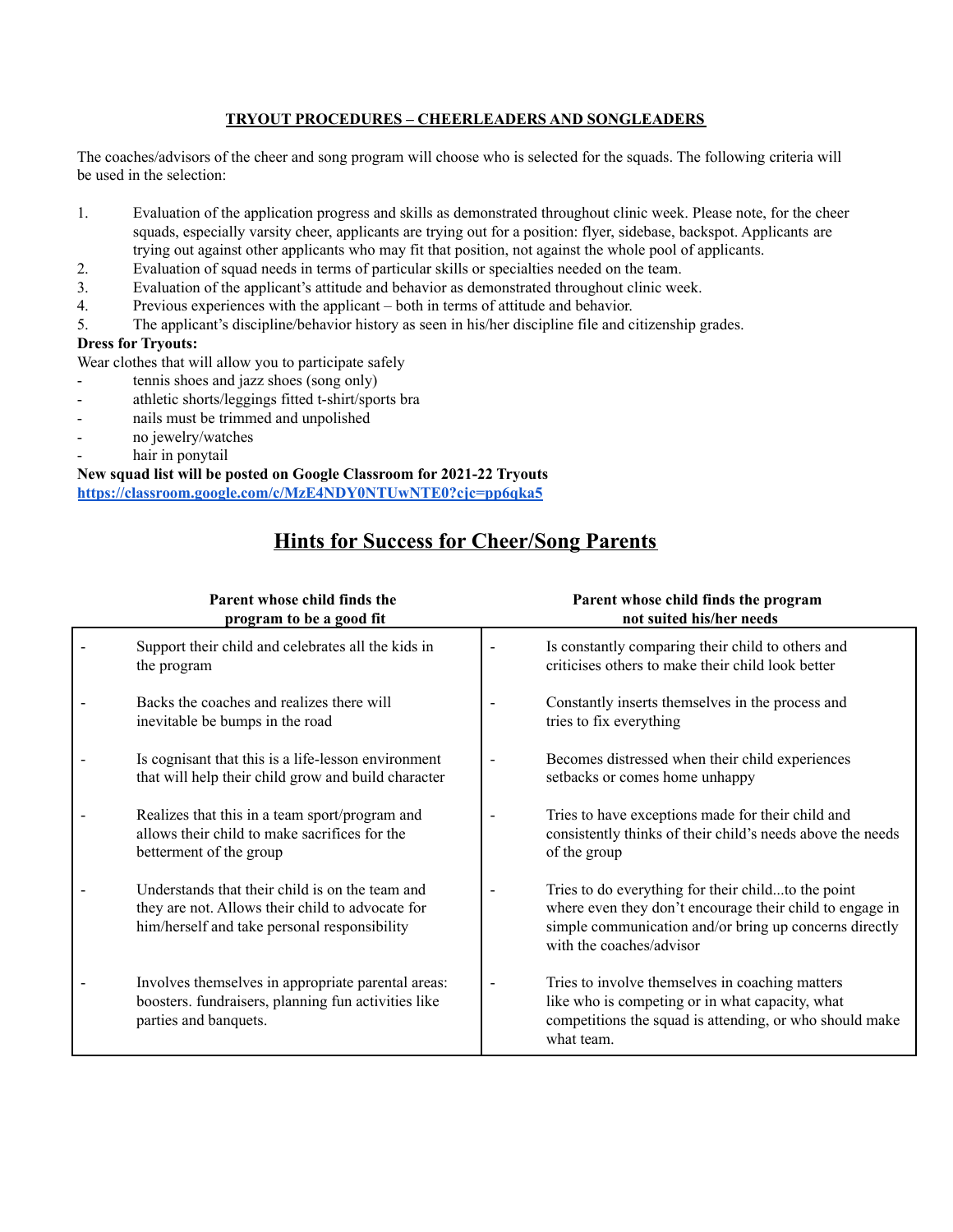## **Yorba Linda High School 2021-2021 Cheer and Song Tryout Schedule**

| April 26 -    | <b>Cheer and Song Tryout Meeting on Zoom</b><br>$\frac{https://pylusd-org.zoom.us/j/5255110092}{https://pylusd-org.zoom.us/j/5255110092}$<br>Meeting ID: 525 511 0092<br>Passcode: Tryouts                                                                                                                                                                                                                                                                                                                                                                                                                                                                                  |  |  |
|---------------|-----------------------------------------------------------------------------------------------------------------------------------------------------------------------------------------------------------------------------------------------------------------------------------------------------------------------------------------------------------------------------------------------------------------------------------------------------------------------------------------------------------------------------------------------------------------------------------------------------------------------------------------------------------------------------|--|--|
|               | Join Remind Text Group for tryout updates and information<br>Send a text to<br>81010<br>Text the Message<br>$@2021$ ylh                                                                                                                                                                                                                                                                                                                                                                                                                                                                                                                                                     |  |  |
|               | or use this link - https://www.remind.com/join/2021ylh                                                                                                                                                                                                                                                                                                                                                                                                                                                                                                                                                                                                                      |  |  |
| May 3         | Applications due on Google Classroom                                                                                                                                                                                                                                                                                                                                                                                                                                                                                                                                                                                                                                        |  |  |
|               | https://classroom.google.com/c/MzE4NDY0NTUwNTE0?cjc=pp6qka5                                                                                                                                                                                                                                                                                                                                                                                                                                                                                                                                                                                                                 |  |  |
| May 17-May 28 | Check Google Classroom for tryout material/videos that will be posted                                                                                                                                                                                                                                                                                                                                                                                                                                                                                                                                                                                                       |  |  |
| May 28        | All athletic clearance must be complete and submitted. Physical forms and<br>copies of health insurance cards (front and back) need to be turned in to<br>Denise Sappington in the YLHS front office on or before this date. Be aware<br>that Covid testing and proof of a negative result may also be required by this<br>date. Stay tuned to announcements made on Remind and Google Classroom.                                                                                                                                                                                                                                                                           |  |  |
|               | Complete clearance packets must be handled online (see below). The link<br>can be found on the YLHS website:                                                                                                                                                                                                                                                                                                                                                                                                                                                                                                                                                                |  |  |
|               | Click on Athletics<br><b>Click on Clearance Forms</b><br>Click on the LINK<br>Click on Athletic Registration 2021-2022<br>The different sports will pop up; pick Cheer and Song.                                                                                                                                                                                                                                                                                                                                                                                                                                                                                            |  |  |
|               | You can also type in the URL:<br>https://www.familyid.com/programs/2021-2022-athletic-registration-2<br>Please register for the 2021-2022 school year. Two items must be completed<br>through the on-line system: the clearance packet and the DMV paperwork. Two<br>items have to be submitted in person: the complete physical and copy (from and<br>back) of the health insurance card. Please do not leave physical forms or<br>health insurance card copies in Stacy Shube's mailbox. Those must be<br>turned in to the front office. Check with Denise Sappington. She is typically at<br>YLHS from 9:30am-1:15pm, but forms can be left for her in the front office. |  |  |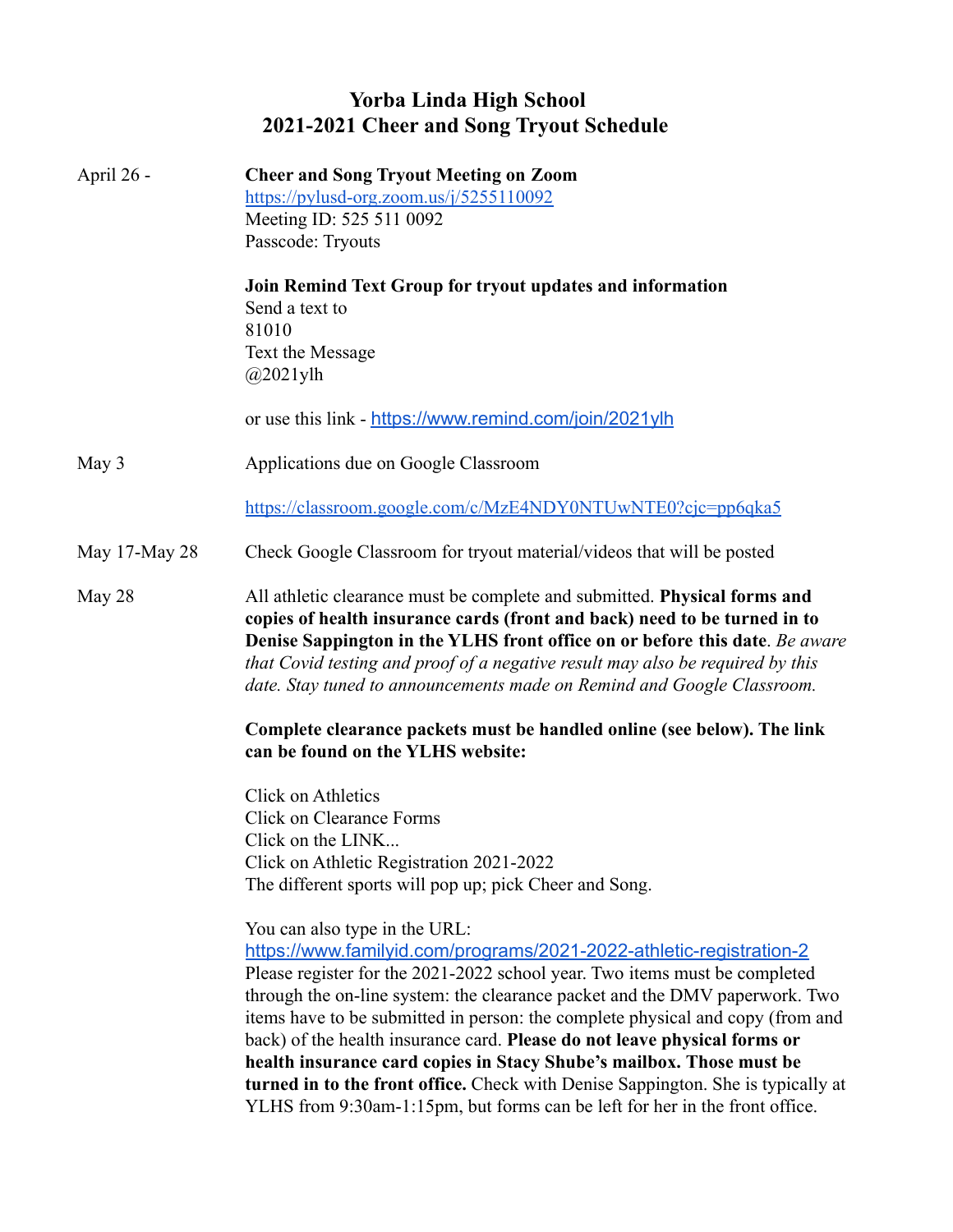**Here is the link for the physical form**. Be sure the box for full contact collusion level is checked (bottom right-hand side). Be sure the doctor's Stamp is placed on the bottom left-hand side.

[https://1.cdn.edl.io/qqJRPsTBrPgS7n475S0kC6gtitKb7ndQ2MIPOqDXmVCwL](https://1.cdn.edl.io/qqJRPsTBrPgS7n475S0kC6gtitKb7ndQ2MIPOqDXmVCwL7PY.pdf) [7PY.pdf](https://1.cdn.edl.io/qqJRPsTBrPgS7n475S0kC6gtitKb7ndQ2MIPOqDXmVCwL7PY.pdf)

## **Be aware that that the Covid Clearance through Aeries must also be updated -**

1.) Go to Aeries...(AERIES PARENT PORTAL)

- 2.) Click on the Student Info.
- 4.) Click on Data Confirmation
- 5.) Click on Documents.
- 6.) Click on Athletic Documents...(PYLUSD Informed Consent)
- 7.) Check the Box for the Confirmation Documents.
- 8.) Click on Authorization..\*\*(go back to the left column to click on
- "Authorization")
- 9.) Scroll to the bottom of the page.
- 10.) In the box check..."YES"...then click "SAVE"

\*\* (The box reads, "My student and I have read..PYLUSD informed consent Agreement for Moderate and High Contact sports"..etc.)

## **Check List:**

- ❏**Application/google form submitted**
- ❏**Clearance paperwork submitted through Family ID**
- ❏**Physical and copy of insurance card (front and back) turned into Ms. Sappington in the front office**
- ❏**DMV paperwork submitted through Family ID**
- ❏**Covid Clearance Form updated through Aeries**
- ❏**Covid Testing complete if required (updates on this will be provided as we get closer to tryouts)**